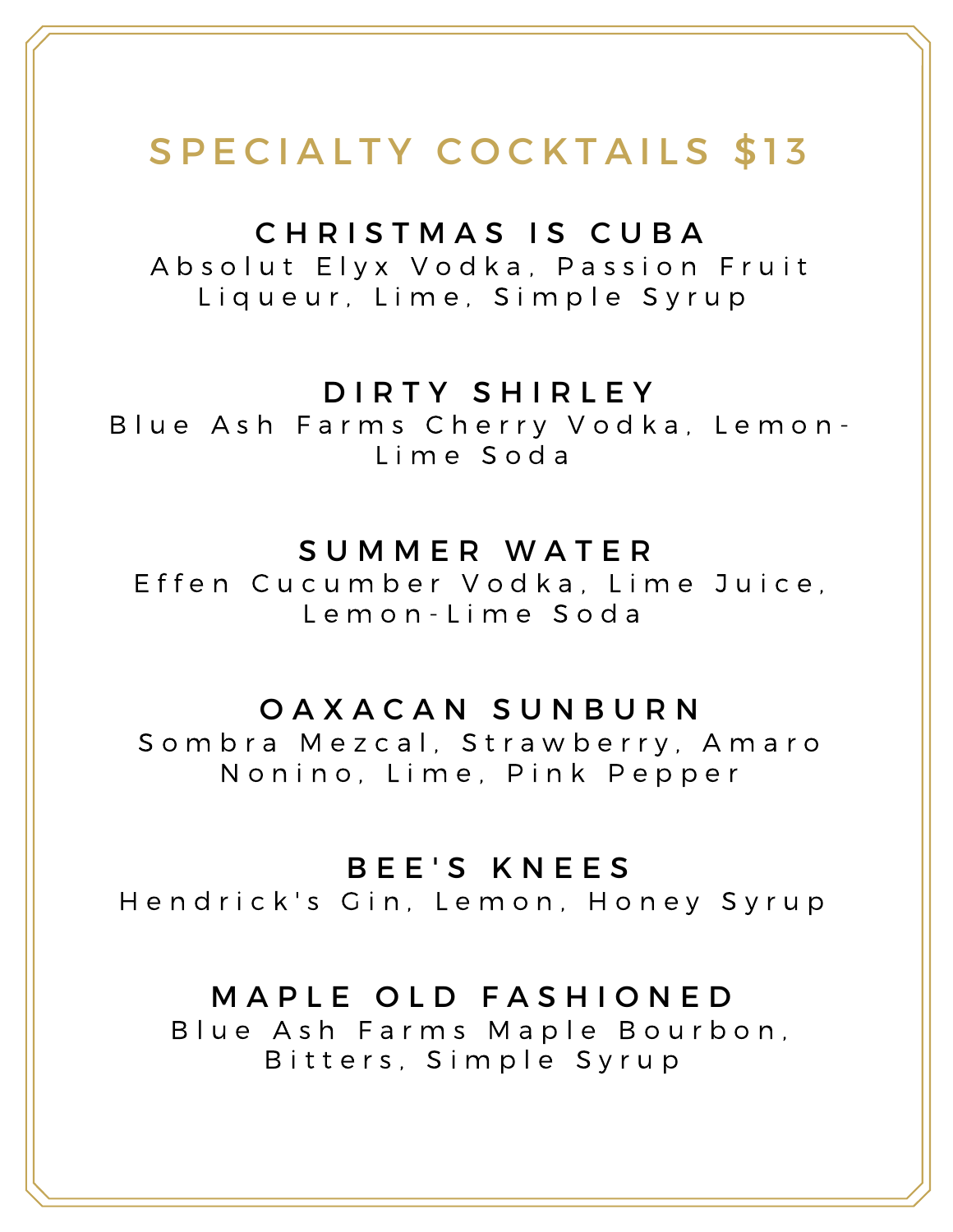### DRAFTS \$6

3 FLOYDS - GUMBALLHEAD **3 FLOYDS - ZOMBIE DUST** ALLAGASH WHITE BELL'S - TWO HEARTED BELL'S - OBERON BRECKENRIDGE - AVALANCHE CIGAR CITY - GUAYABERA DOVETAIL - HELLES LAGER DOVETAIL - KOLSCH FOUNDERS - ALL DAY IPA GOOSE ISLAND - 312 GOOSE ISLAND - GREEN LINE GOOSE ISLAND - NEON BEER HUG **GUINNESS** HALF ACRE - DAISY CUTTER LAGUNITAS - IPA LAGUNITAS - LITTLE SUMPIN' MAPLEWOOD - SUN OF JUICE **MODELO** OFF COLOR - APEX PREDATOR PABST BLUE RIBBON RHINE GEIST - GLOW FRUITED SOUR SIERRA NEVADA - SUNNY LITTLE THING WAR PIGS - FOGGY GEEZER

#### BOTTLES & CANS

BUD LIGHT BUDWEISER BEL AIR SOUR POP ART HAZY IPA **CORONA** CORONA LIGHT COORS LIGHT CUTWATER COCKTAILS HAMM'S HIGH LIFE MAGERS IRISH CIDER MICHELOB ULTRA MILLER LITE MONTUCKY COLD SNACK OLD STYLE STELLA ARTOIS TECATE VIRTUE SOLAR HOP CIDER N.A - BUDWIESER ZERO WINE BY THE CAN

### **SELTZERS**

HIGH NOON **LAGUNITAS** MAMITAS TOPO CHICO WHITE CLAW